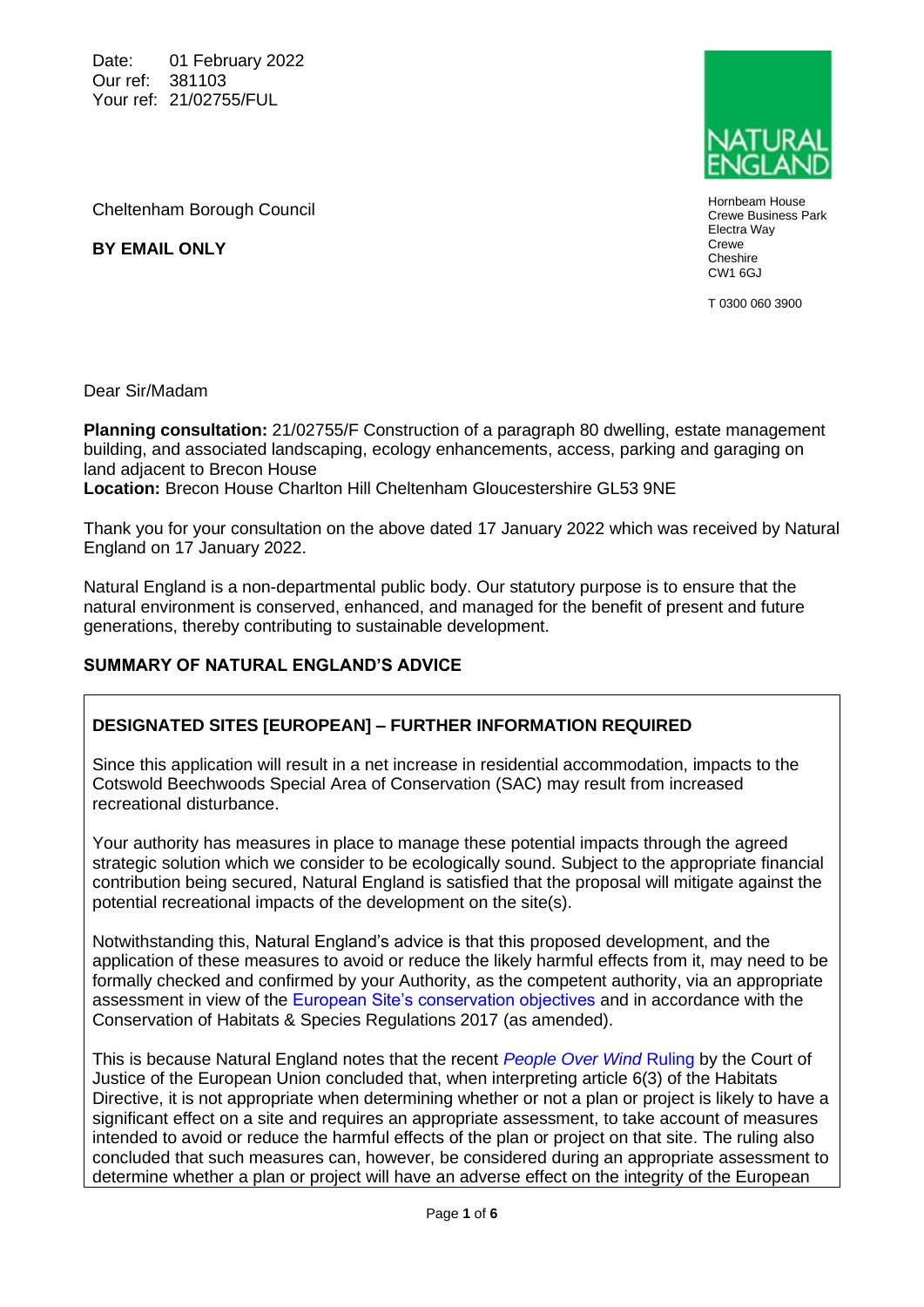site. Your Authority should have regard to this and may wish to seek its own legal advice to fully understand the implications of this ruling in this context.

Natural England advises that it is a matter for your Authority to decide whether an appropriate assessment of this proposal is necessary in light of this ruling. In accordance with the Conservation of Habitats & Species Regulations 2017 (as amended), Natural England must be consulted on any appropriate assessment your Authority may decide to make.

### **Protected Landscapes – Cotswolds National Landscapes**

The proposed development is for a site within or close to a nationally designated landscape namely Cotswolds National Landscapes AONB. Natural England advises that the planning authority uses national and local policies, together with local landscape expertise and information to determine the proposal. The policy and statutory framework to guide your decision and the role of local advice are explained below.

Your decision should be guided by paragraphs 176 and 177 of the National Planning Policy Framework which gives the highest status of protection for the 'landscape and scenic beauty' of AONBs and National Parks. For major development proposals paragraph 177 sets out criteria to determine whether the development should exceptionally be permitted within the designated landscape.

Alongside national policy you should also apply landscape policies set out in your development plan, or appropriate saved policies.

We also advise that you consult the relevant AONB Partnership or Conservation Board. Their knowledge of the site and its wider landscape setting, together with the aims and objectives of the AONB's statutory management plan, will be a valuable contribution to the planning decision. Where available, a local Landscape Character Assessment can also be a helpful guide to the landscape's sensitivity to this type of development and its capacity to accommodate the proposed development.

The statutory purpose of the AONB is to conserve and enhance the area's natural beauty. You should assess the application carefully as to whether the proposed development would have a significant impact on or harm that statutory purpose. Relevant to this is the duty on public bodies to 'have regard' for that statutory purpose in carrying out their functions (S85 of the Countryside and Rights of Way Act, 2000). The Planning Practice Guidance confirms that this duty also applies to proposals outside the designated area but impacting on its natural beauty.

### **Sites of Special Scientific Interest Impact Risk Zones**

The Town and Country Planning (Development Management Procedure) (England) Order 2015 requires local planning authorities to consult Natural England on "Development in or likely to affect a Site of Special Scientific Interest" (Schedule 4, w). Our SSSI Impact Risk Zones are a GIS dataset designed to be used during the planning application validation process to help local planning authorities decide when to consult Natural England on developments likely to affect a SSSI. The dataset and user guidance can be accessed from the [data.gov.uk](https://naturalengland-defra.opendata.arcgis.com/datasets/sssi-impact-risk-zones-england?geometry=-32.18%2C48.014%2C27.849%2C57.298) website

Further general advice on the consideration of protected species and other natural environment issues is provided at Annex A.

We would be happy to comment further should the need arise but if in the meantime you have any queries please do not hesitate to contact us.

For any queries regarding this letter, for new consultations, or to provide further information on this consultation please send your correspondences to [consultations@naturalengland.org.uk.](mailto:consultations@naturalengland.org.uk)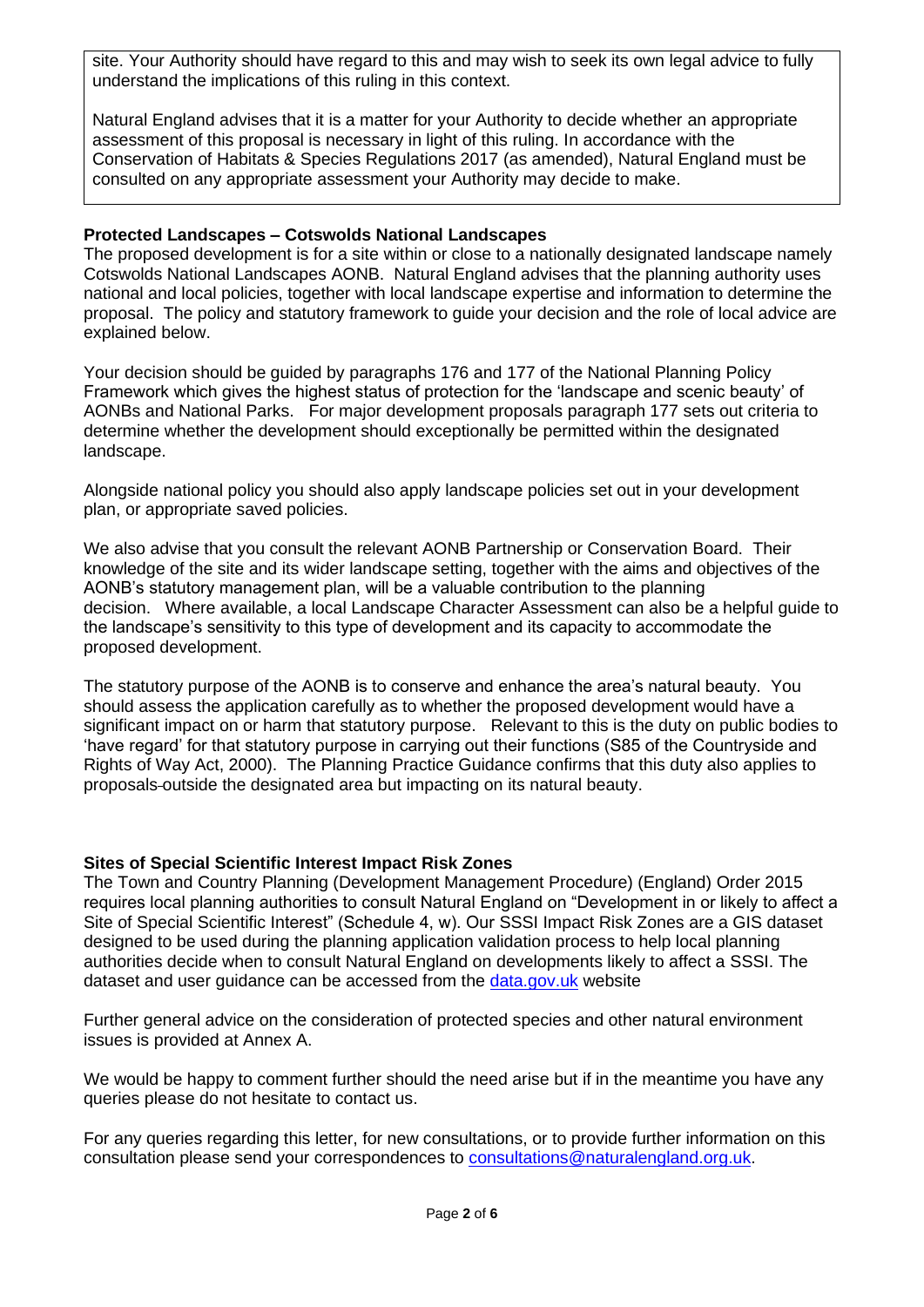Yours faithfully

Jenni Tibbetts West Midlands Planning Team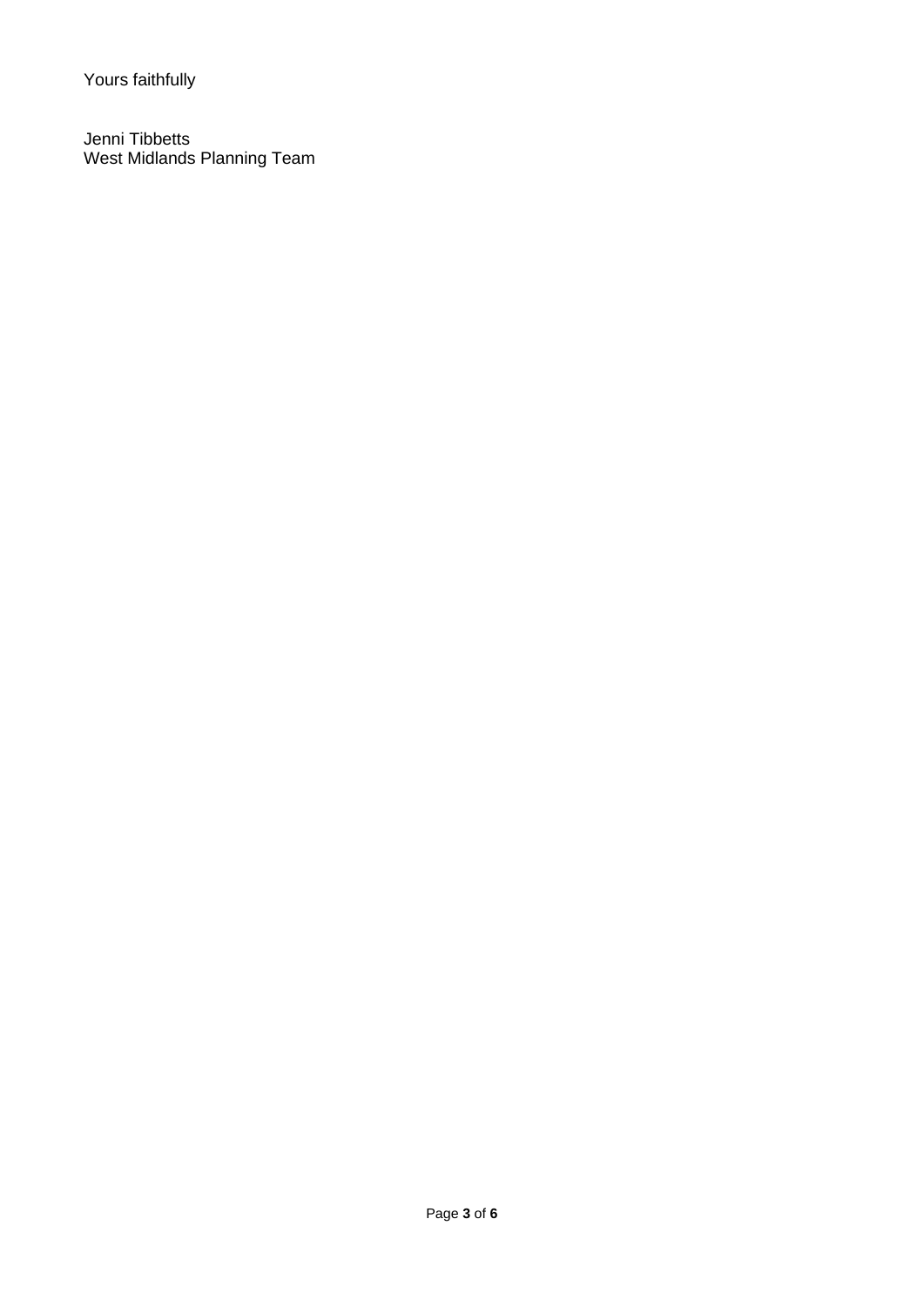# **Annex - Generic advice on natural environment impacts and opportunities**

# **Sites of Special Scientific Interest (SSSIs)**

Local authorities have responsibilities for the conservation of SSSIs under [s28G of the Wildlife &](http://www.legislation.gov.uk/ukpga/1981/69/section/28G)  [Countryside Act 1981 \(as amended\).](http://www.legislation.gov.uk/ukpga/1981/69/section/28G) The National Planning Policy Framework (paragraph 175c) states that development likely to have an adverse effect on SSSIs should not normally be permitted. Natural England's SSSI Impact Risk Zones are a GIS dataset designed to be used during the planning application validation process to help local planning authorities decide when to consult Natural England on developments likely to affect a SSSI. The dataset and user guidance can be accessed from the [Natural England Open Data Geoportal.](https://naturalengland-defra.opendata.arcgis.com/datasets/sssi-impact-risk-zones-england)

## **Biodiversity duty**

Your authority has a [duty](http://www.legislation.gov.uk/ukpga/2006/16/section/40) to have regard to conserving biodiversity as part of your decision making. Conserving biodiversity can also include restoration or enhancement to a population or habitat. Further information is available [here.](https://www.gov.uk/guidance/biodiversity-duty-public-authority-duty-to-have-regard-to-conserving-biodiversity)

## **Protected Species**

Natural England has produced [standing advice](https://www.gov.uk/guidance/protected-species-and-sites-how-to-review-planning-proposals)<sup>1</sup> to help planning authorities understand the impact of particular developments on protected species. We advise you to refer to this advice. Natural England will only provide bespoke advice on protected species where they form part of a SSSI or in exceptional circumstances.

## **Local sites and priority habitats and species**

You should consider the impacts of the proposed development on any local wildlife or geodiversity sites, in line with paragraphs 171 and174 of the NPPF and any relevant development plan policy. There may also be opportunities to enhance local sites and improve their connectivity. Natural England does not hold locally specific information on local sites and recommends further information is obtained from appropriate bodies such as the local records centre, wildlife trust, geoconservation groups or recording societies.

Priority habitats and Species are of particular importance for nature conservation and included in the England Biodiversity List published under section 41 of the Natural Environment and Rural Communities Act 2006. Most priority habitats will be mapped either as Sites of Special Scientific Interest, on the Magic website or as Local Wildlife Sites. The list of priority habitats and species can be found [here](http://jncc.defra.gov.uk/page-5705)<sup>2</sup>. Natural England does not routinely hold species data, such data should be collected when impacts on priority habitats or species are considered likely. Consideration should also be given to the potential environmental value of brownfield sites, often found in urban areas and former industrial land, further information including links to the open mosaic habitats inventory can be found [here.](https://www.buglife.org.uk/brownfield-hub)

### **Ancient woodland, ancient and veteran trees**

You should consider any impacts on ancient woodland and ancient and veteran trees in line with paragraph 175 of the NPPF. Natural England maintains the Ancient Woodland [Inventory](http://publications.naturalengland.org.uk/map?category=552039) which can help identify ancient woodland. Natural England and the Forestry Commission have produced [standing](https://www.gov.uk/guidance/ancient-woodland-and-veteran-trees-protection-surveys-licences)  [advice](https://www.gov.uk/guidance/ancient-woodland-and-veteran-trees-protection-surveys-licences) for planning authorities in relation to ancient woodland and ancient and veteran trees. It should be taken into account by planning authorities when determining relevant planning applications. Natural England will only provide bespoke advice on ancient woodland, ancient and veteran trees where they form part of a SSSI or in exceptional circumstances.

### **Protected landscapes**

For developments within or within the setting of a National Park or Area or Outstanding Natural Beauty (AONB), we advise you to apply national and local policies, together with local landscape expertise and

<sup>1</sup> <https://www.gov.uk/protected-species-and-sites-how-to-review-planning-proposals>

<sup>2</sup>[http://webarchive.nationalarchives.gov.uk/20140711133551/http:/www.naturalengland.org.uk/ourwork/conservation/biodiver](http://webarchive.nationalarchives.gov.uk/20140711133551/http:/www.naturalengland.org.uk/ourwork/conservation/biodiversity/protectandmanage/habsandspeciesimportance.aspx) [sity/protectandmanage/habsandspeciesimportance.aspx](http://webarchive.nationalarchives.gov.uk/20140711133551/http:/www.naturalengland.org.uk/ourwork/conservation/biodiversity/protectandmanage/habsandspeciesimportance.aspx)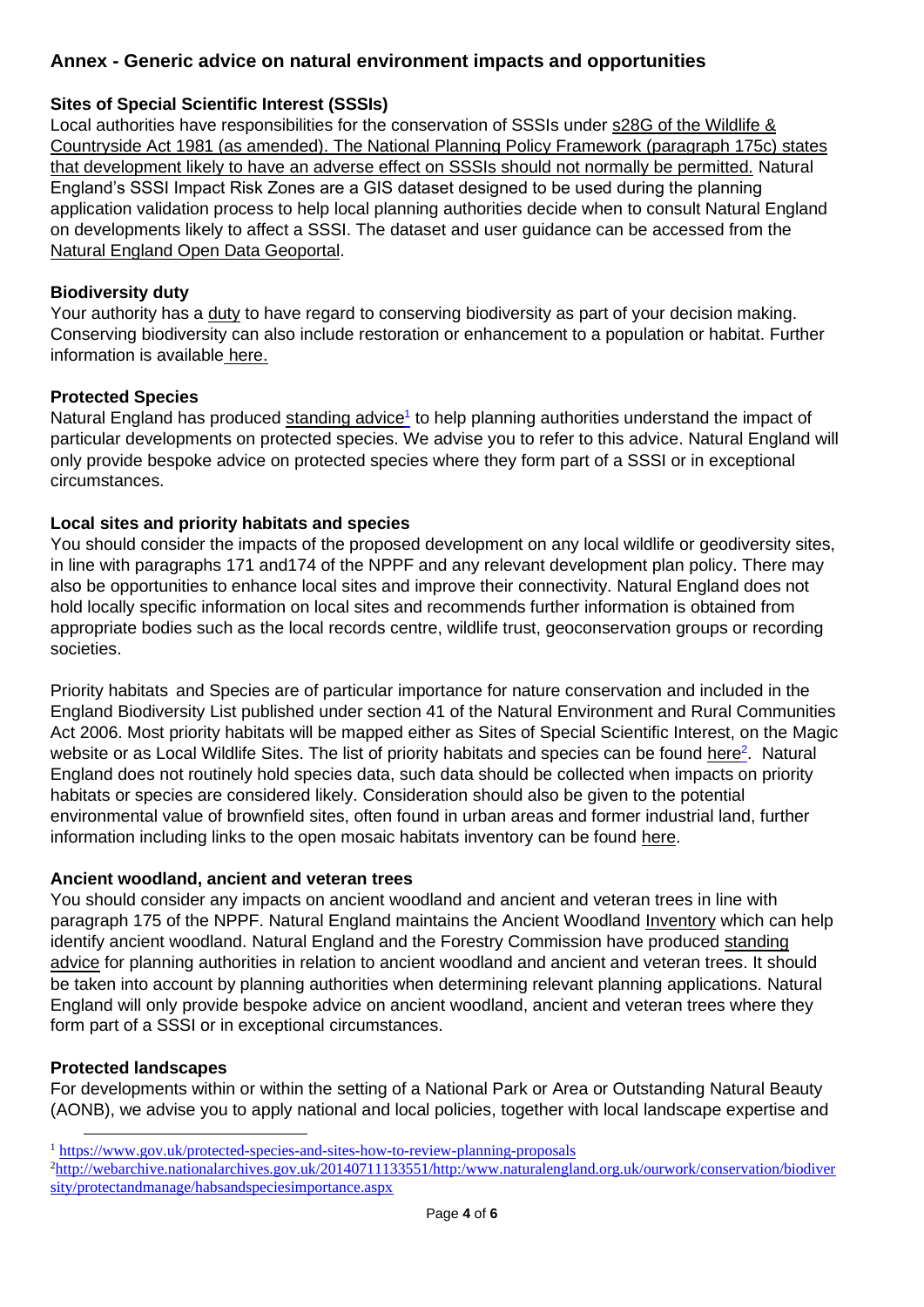information to determine the proposal. The National Planning Policy Framework (NPPF) (paragraph 172) provides the highest status of protection for the landscape and scenic beauty of National Parks and AONBs. It also sets out a 'major developments test' to determine whether major developments should be exceptionally be permitted within the designated landscape. We advise you to consult the relevant AONB Partnership or Conservation Board or relevant National Park landscape or other advisor who will have local knowledge and information to assist in the determination of the proposal. The statutory management plan and any local landscape character assessments may also provide valuable information.

Public bodies have a duty to have regard to the statutory purposes of designation in carrying out their functions (under (section 11 A(2) of the National Parks and Access to the Countryside Act 1949 (as amended) for National Parks and S85 of the Countryside and Rights of Way Act, 2000 for AONBs). The Planning Practice Guidance confirms that this duty also applies to proposals outside the designated area but impacting on its natural beauty.

Heritage Coasts are protected under paragraph 173 of the NPPF. Development should be consistent the special character of Heritage Coasts and the importance of its conservation.

# **Landscape**

Paragraph 170 of the NPPF highlights the need to protect and enhance valued landscapes through the planning system. This application may present opportunities to protect and enhance locally valued landscapes, including any local landscape designations. You may want to consider whether any local landscape features or characteristics (such as ponds, woodland or dry stone walls) could be incorporated into the development in order to respect and enhance local landscape character and distinctiveness, in line with any local landscape character assessments. Where the impacts of development are likely to be significant, a Landscape & Visual Impact Assessment should be provided with the proposal to inform decision making. We refer you to the [Landscape Institute](https://www.landscapeinstitute.org/technical/glvia3-panel/) Guidelines for Landscape and Visual Impact Assessment for further guidance.

# **Best and most versatile agricultural land and soils**

Local planning authorities are responsible for ensuring that they have sufficient detailed agricultural land classification (ALC) information to apply NPPF policies (Paragraphs 170 and 171). This is the case regardless of whether the proposed development is sufficiently large to consult Natural England. Further information is contained in [GOV.UK guidance.](https://www.gov.uk/government/publications/agricultural-land-assess-proposals-for-development/guide-to-assessing-development-proposals-on-agricultural-land) Agricultural Land Classification information is available on the [Magic](http://magic.defra.gov.uk/) website on the [Data.Gov.uk](https://data.gov.uk/data/search?q=Agricultural+Land+Classification) website. If you consider the proposal has significant implications for further loss of 'best and most versatile' agricultural land, we would be pleased to discuss the matter further.

Guidance on soil protection is available in the Defra *[Construction Code of Practice for the Sustainable](http://www.defra.gov.uk/publications/files/pb13298-code-of-practice-090910.pdf)  [Use of Soils on Construction Sites,](http://www.defra.gov.uk/publications/files/pb13298-code-of-practice-090910.pdf) and we recommend its use in the design and construction of development, including any planning conditions. Should the development proceed, we advise that the developer uses an appropriately experienced soil specialist to advise on, and supervise soil handling, including identifying when soils are dry enough to be handled and how to make the best use of soils on site.* 

# **Access and Recreation**

Natural England encourages any proposal to incorporate measures to help improve people's access to the natural environment. Measures such as reinstating existing footpaths together with the creation of new footpaths and bridleways should be considered. Links to other green networks and, where appropriate, urban fringe areas should also be explored to help promote the creation of wider green infrastructure. Relevant aspects of local authority green infrastructure strategies should be delivered where appropriate.

### **Rights of Way, Access land, Coastal access and National Trails**